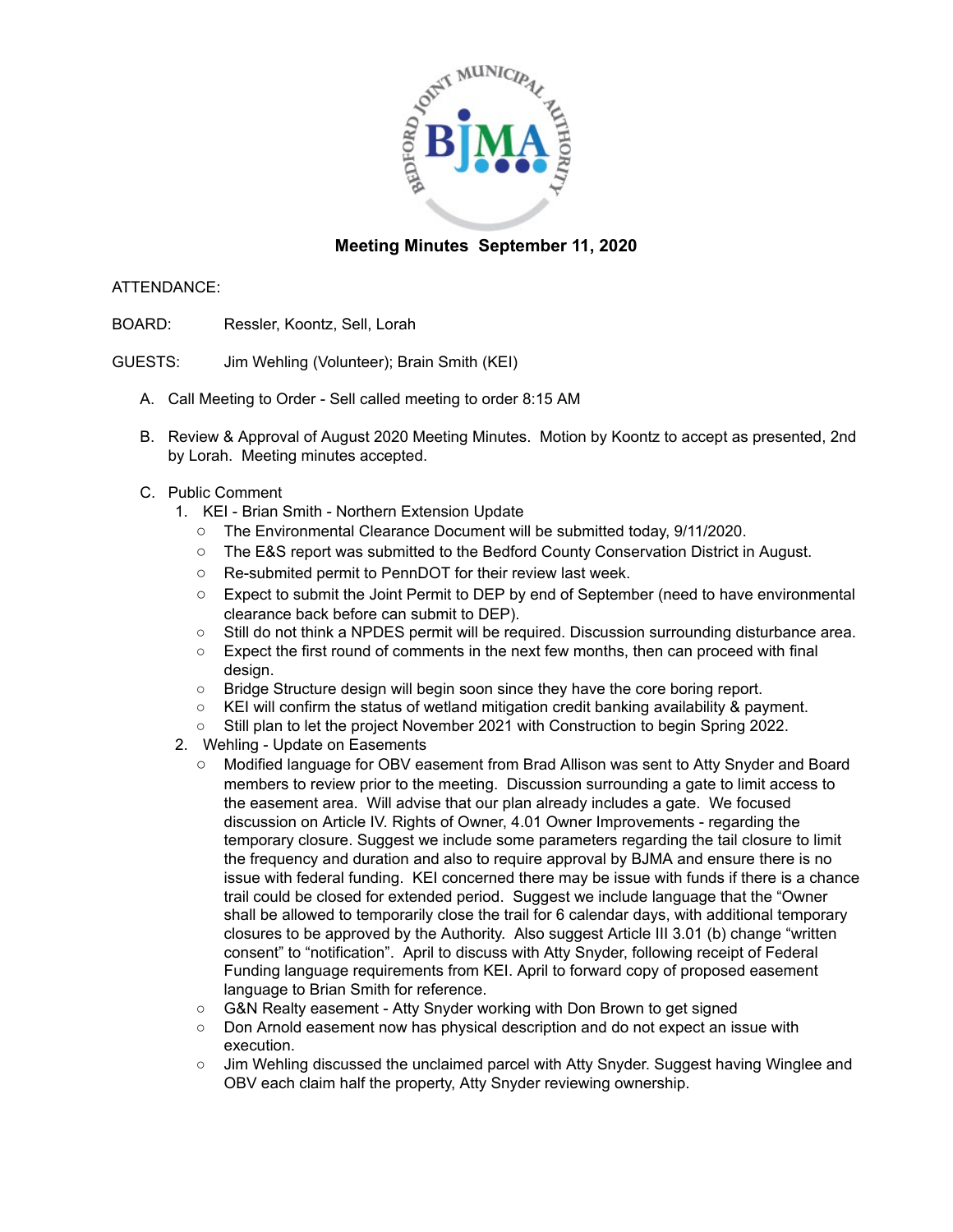#### D. New Business

1. Bench Request - April was contacted by Blair County individual to sponsor a bench on the existing trail. April got a cost estimate from Keystone Ridge Designs for the bench to match existing benches, bronze plaque, and shipping. Clark Contractors has agreed to donate the labor/material to install the bench. Total Cost \$1,858. The individual agreed to donate \$2,000 to cover the cost, plus a small amount over as contribution. April already received cash from the individual, in hopes if board approved we could move forward quickly so potentially installed before Christmas holiday, since there is a 10-11 week lead time for bench. Motion by April to proceed with ordering bench & installing as Clark schedule & weather permits. 2nd by Sell. Motion carried. April suggested this individual could help promote additional bench & trail amenity sponsorship for the northern trail extension.

### E. Old Business

- 1. Trail Surface Concerns with surface continue to be voiced. KEI suggested rolling before trying to brush. Bedford Township had offered to brush a test area after a wet spell, but hasn't done yet. Jim mentioned options to pave (75K) or coat with 2 inches of dust (\$25K). Brian SMith concerned paving could affect permitting due to impervious nature. Brian Sell suggested possibly using millings from other paving projects which could pack in nicely and not be an issue with run-off. Will continue to explore options to improve the surface.
- 2. Boat Launch Hometown Bank is not pursuing the parking lot project at this time, but they are open to entertaining a proposal from us to develop the site into a launch. April had suggested talking to Rutters about a possible launch behind their new store planned for the intersection of Rt 30 Bypass and the Sunnyside Connector road. April spoke to Chris Reed in Rutters Legal Dept who confirmed owner Scott Hartman is interested in discussing a collaboration. There is a significant elevation change, but they plan to move a lot of dirt for construction and suggested could possibly assist with some of the construction since already will be disturbing the area. Rutters is still awaiting a Highway Occupancy Permit from PennDOT, but is very open to the boat launch concept. Royce Coughenour is willing to continue with a pre-app discussion with us and Matt Zeigler from DEP to discuss feasibility/process/plans for a launch from the Hometown site OR the Rutters site. He did not feel DEP would be willing to permit an access point from both sides of the Raystown Branch of Juniata. Royce is willing to do this at no charge to us & suggested we set up the Zoom call with DEP in the next couple of weeks. IF we should decide to proceed, Royce would give us a proposal for cost to develop design, permitting (both for launch & highway occupancy to enter/exit from Pitt St/Route 30 to understand cost. April to set up a Zoom call with Royce and let the board know details.
- 3. SAP&DC mini-grant application status Meeting to decide funding is next week..
- 4. Updated signage for kiosks Mary Jo to add Elected Officials to updated Recognition Sign for kiosks. Get update from Casalena next meeting.
- 5. Bridge Inspection Reports Stiffler McGraw completed the inspection on August 20, 2020. Electronic Copies were forwarded to board members & hard copy on file. Ressler will provide copies to each Bedford Borough & Bedford Township for their files. Once invoice received, Brad will invoice each Bedford Borough and Township for their ⅓ share.
- 6. Trail Counter Reports Jim reached out to SAP&DC to discuss concerns with the collection / reporting of data. Data from all trails was corrected & now updated on the website. Usage is higher than we had projected. Wehling shared usage stats on Facebook. Trail Map Counter can be found here:

http://sapdcgis.maps.arcgis.com/apps/opsdashboard/index.html#/7b29a36e631048678d24f357 c0db370e

- F. Reports of Officers
	- Chairman Interview on radio went well last month. Positive publicity for trail & extension project.
	- Secretary Report on positive response from Diane Flaaen regarding trail name. Noted Mary Jo Casalena's term will expire 12/31/20. Ressler will see if Casalena is willing to serve another 5 year term.
	- Treasurer See attached report. Motion by April to accept report & pay bill to PS Printing, 2nd by Sell. Motion carried. To date our CFA reimbursements are still outstanding. Brad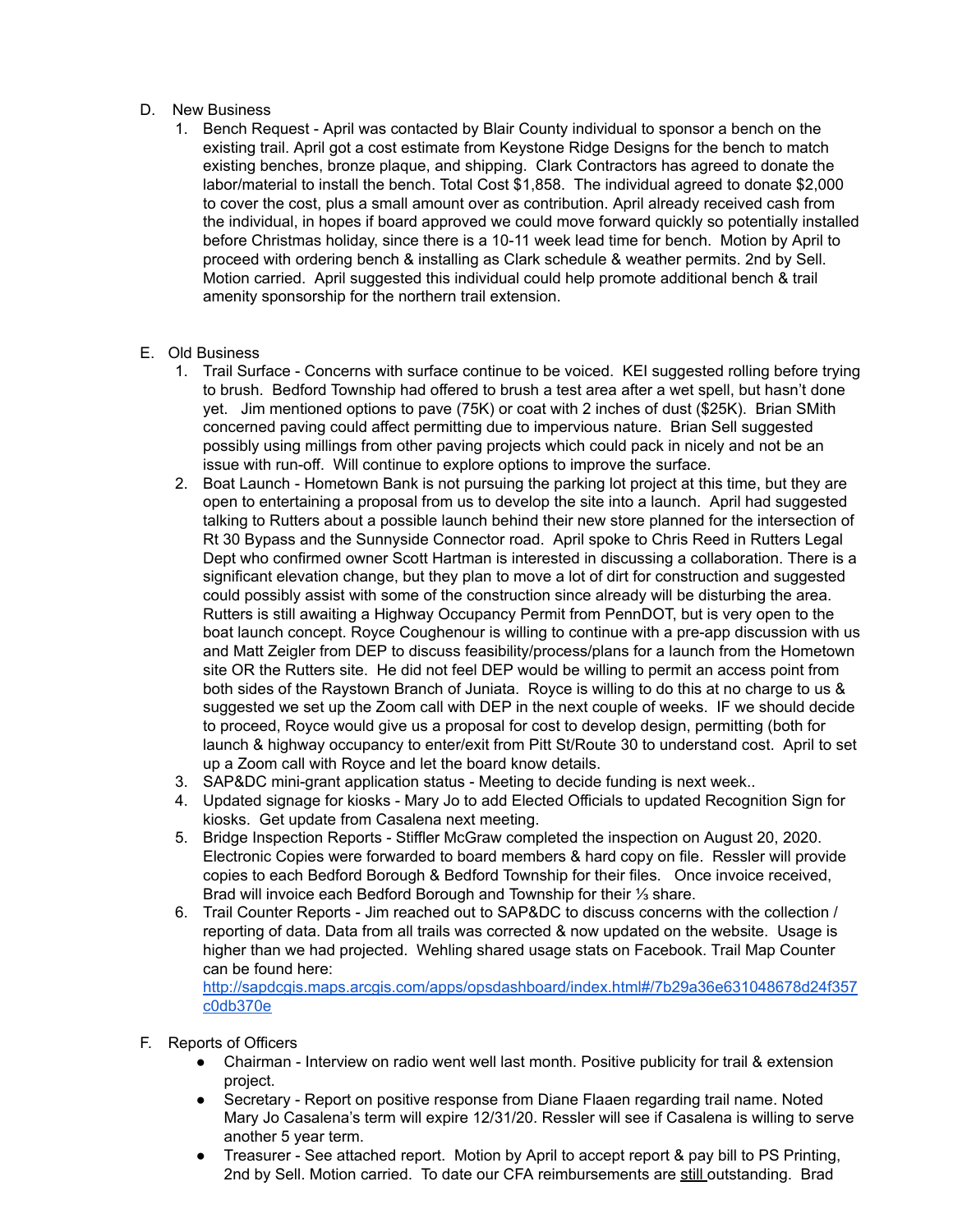has communicated multiple times with Cody at CFA who has confirmed there is no problem with the funds, only a delay in processing payments since other (larger) projects are taking priority. Discussed possible need for line of credit. Agreed wait until next month to see if the outstanding CFA reimbursements are received. Brad will reach out for an update on payment again soon if no response.

● Secretary-Treasurer -

Meeting adjourned at 9:44 AM.

Next Meeting will be October 9th @ 8:15 AM at Penn Square Center, 127 S. Juliana St., Bedford.